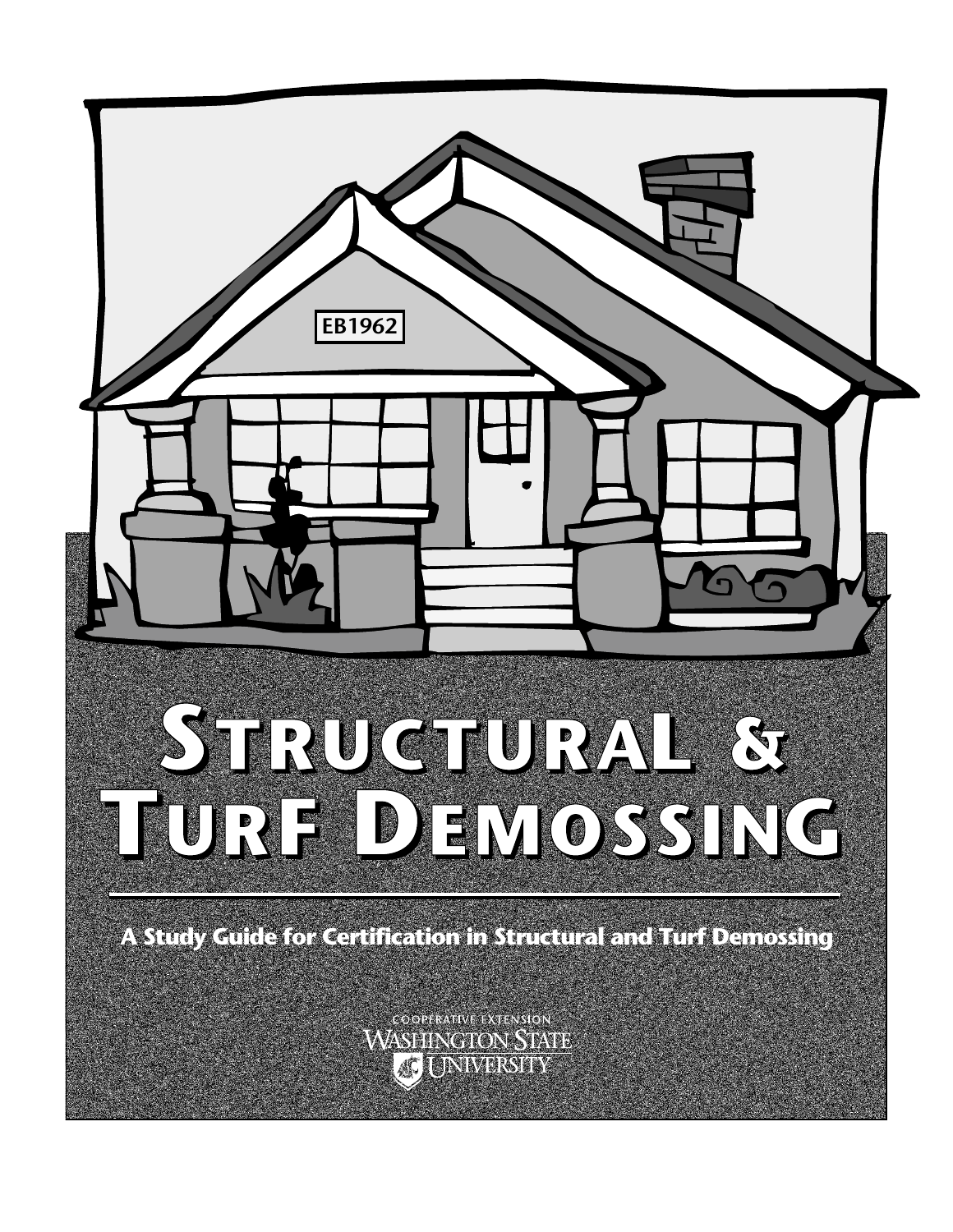# **INTRODUCTION**

This publication covers the basic principles of control for mosses, lichens, and algae. This is a very specialized area of pest control that is usually conducted under conditions likely to generate public concern. It is, therefore, essential that you exercise extreme care when using pesticides for this type of control.

The following are examples of the kinds of questions you will encounter on the Washington State Department of Agriculture Structural and Turf Demossing licensing exam:

- 1. The most common cause for growth of moss in lawns is
	- a. Grass diseases
	- b. Lack of soil fertility
	- c. Mild, wet winters
	- d. Alkaline soils
- 2. Which of the following combinations would be most likely to cause drift problems when using a hydraulic spray applicator?
	- a. Small orifice, low pressure
	- b. Small orifice, high pressure
	- c. Large orifice, low pressure
	- d. Large orifice, high pressure
- 3. The best time to spray pesticides for moss, algae, or lichen control on deciduous trees and shrubs is during
	- a. Late evening
	- b. Summer
	- c. Early morning
	- d. Winter
- 4. During the asexual generation, moss will reproduce by
	- a. Flowers
	- b. Spores
	- c. Rhizomes
	- d. Pollen

# *True or False?*

- 5. Some compounds normally used as weed killers are also effective for moss control.
- 6. A heavy growth of moss, algae, or lichen on trees or shrubs can reduce sunlight reaching the leaves.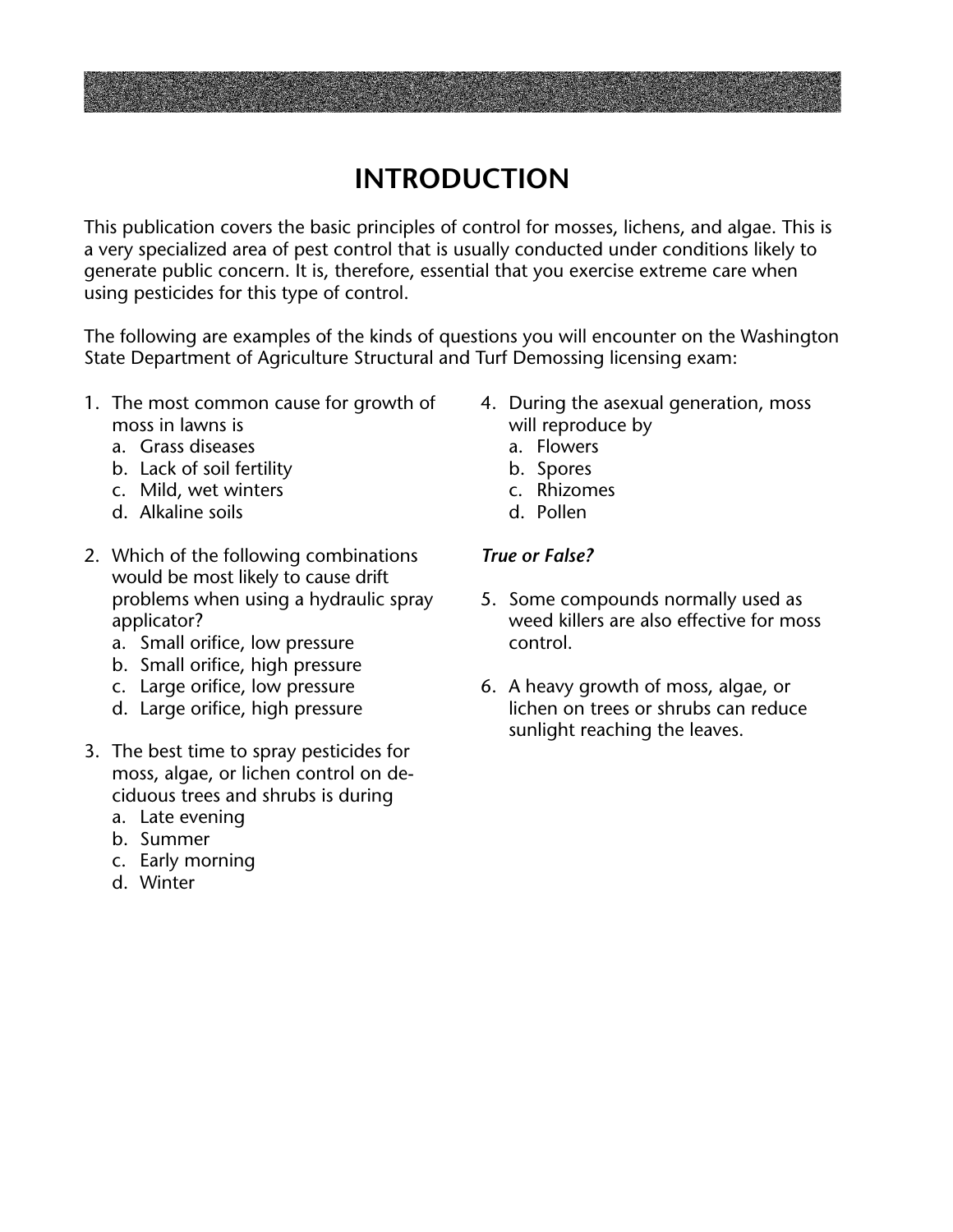Contrary to the title of this study package and the licensing exam for which you are preparing, your work may well involve the control of lichens and algae as well as mosses. These three groups of plants are considered primitive; however, they are highly successful in cool, damp climates. Washington, west of the Cascade Mountains, provides just such a climate, so it is not surprising that those plants are considered pests in this environment.

Since these three plant groups are somewhat different in their biology we shall treat each separately.

#### **ALGAE**

Of the many different kinds of algae species, most live in bodies of water. Our concern, however, is with the relatively few species that are capable of thriving on land, specifically the green algae. These algae consist of single cells containing chlorophyll and are capable of making their own food from carbon dioxide and water in the presence of sunlight (photosynthesis). They thrive and reproduce rapidly under moist, temperate conditions. Being single cells, they are too small to be seen with the naked eye. The pale green film characteristic of homeowner algae problems is produced by thousands or millions of algae cells. Algae



*Protococcus***, a green alga, is common as a green coating on tree trunks and stone walls.**

are capable of very rapid reproduction and do so by simple fission in which each cell simply divides, producing two cells. When algae are subjected to dry or hot conditions, they are capable of lying dormant for extended periods.

# **LICHENS**

These organisms are somewhat unique in that they actually consist of two different kinds of organisms (algae and fungi) living in a close and mutually advantageous association. The algae produce food necessary for both kinds of organisms and the fungi provide water and shelter for these composite organisms. Lichens grow on a wide variety of surfaces such as on soil, rocks, trees, shrubs, etc. They occur in many forms but the most common are crusty gray, green, yellow, or whitish growths, which may appear to be leaflike structures clinging closely to a surface or coarse hairlike structures hanging from tree branches.

Like algae and moss, lichens thrive and reproduce under cool, moist conditions. They are



**Three forms of lichens**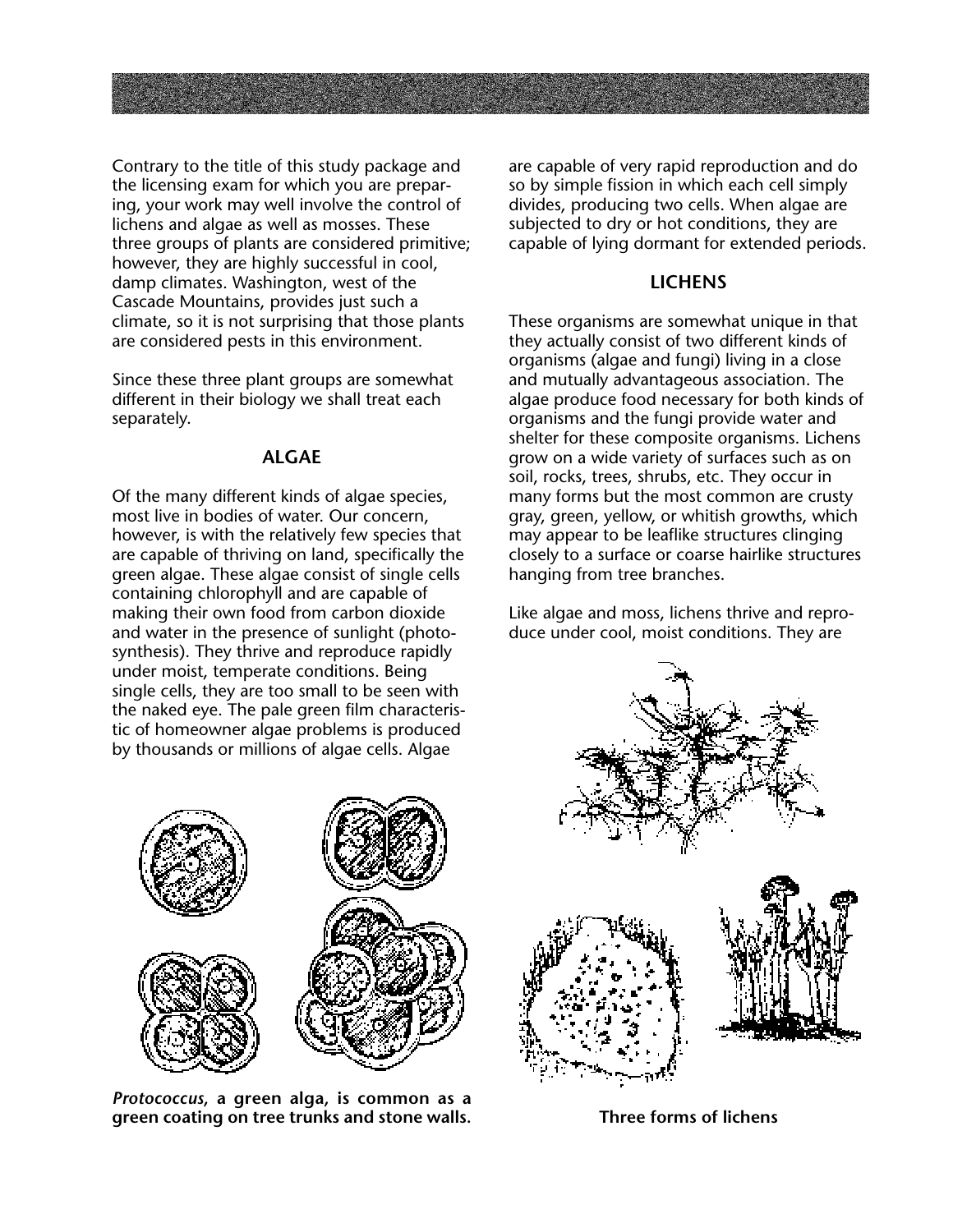capable of lying dormant for extended periods, resuming their growth when conditions are more favorable.

Neither algae nor lichen produce flowers or seeds. Neither has true roots, stems, or leaves, nor do they have any tissue specifically designed to conduct water or food as do the seedproducing plants.

#### **Control Measures for Algae and Lichens**

Since these plants make their own food, they do not directly injure the plants on which they grow. Many people find these plants esthetically pleasing because of the patterns and colors they impart to their yards, especially during the winter season. Actually, lichens are very sensitive to air pollution so their presence in a neighborhood is a good indicator of the air quality in that area. Many people believe lichen growth should be encouraged rather than controlled.

Control of these plants is rarely necessary and should be undertaken only when their growth is so great that they reduce the amount of sunlight reaching the leaves of the plants upon which they grow.

Some pesticides are registered for the control of lichens and algae on turfgrass, plants, or structures (sidewalks, stairways). Some fungicides (potassium laurate, copper hydroxide or metallic) are labeled for control of algae or lichen growth on plants, but the plant you want to treat must be listed on the label.

Algae and lichens are best controlled when they are actively growing, generally in winter. Rain occurring just after an application may wash off the pesticide. Furthermore, runoff can lead to damage of plants and metal objects. Once killed, algae and lichens may remain until weathering eventually causes them to be sloughed off.

*(The above-mentioned products were registered for use at the time of printing, but their status may subsequently change.)*

### **MOSSES AND LIVERWORTS**

Mosses and liverworts are among the simplest of land plants. These plants do not have flowers, nor do they produce seeds. Because liverworts and mosses are believed to be closely related, they are classified in the division Bryophyta. Liverworts are small plants,  $1/16$  inch to a foot in length, though they rarely grow over 6 inches. Like the algae and lichens, both mosses and liverworts are characterized by a lack of tissue that conducts water and food. The absence of this tissue contributes to the relatively small size of these plants.

Liverworts got their name because some of the larger species were thought to resemble the lobes of the human liver. Though often confused with the mosses, liverworts show distinct differences from them. The liverwort plant body is not differentiated into stem and leaves but consists of a flattened frond called a thallus; or if there are leaves, as in the so-called "scale mosses," the leaves are divided into segments that have no midrib or nerve. The mosses, on the other hand, have true stems and leaves; the leaves, never lobed or divided, have a midrib.

No species of mosses or liverworts have real roots, but their rhizoids (rootlike filaments) act like roots, anchoring the plants and taking



**A liverwort plant of the genus** *Marchantia*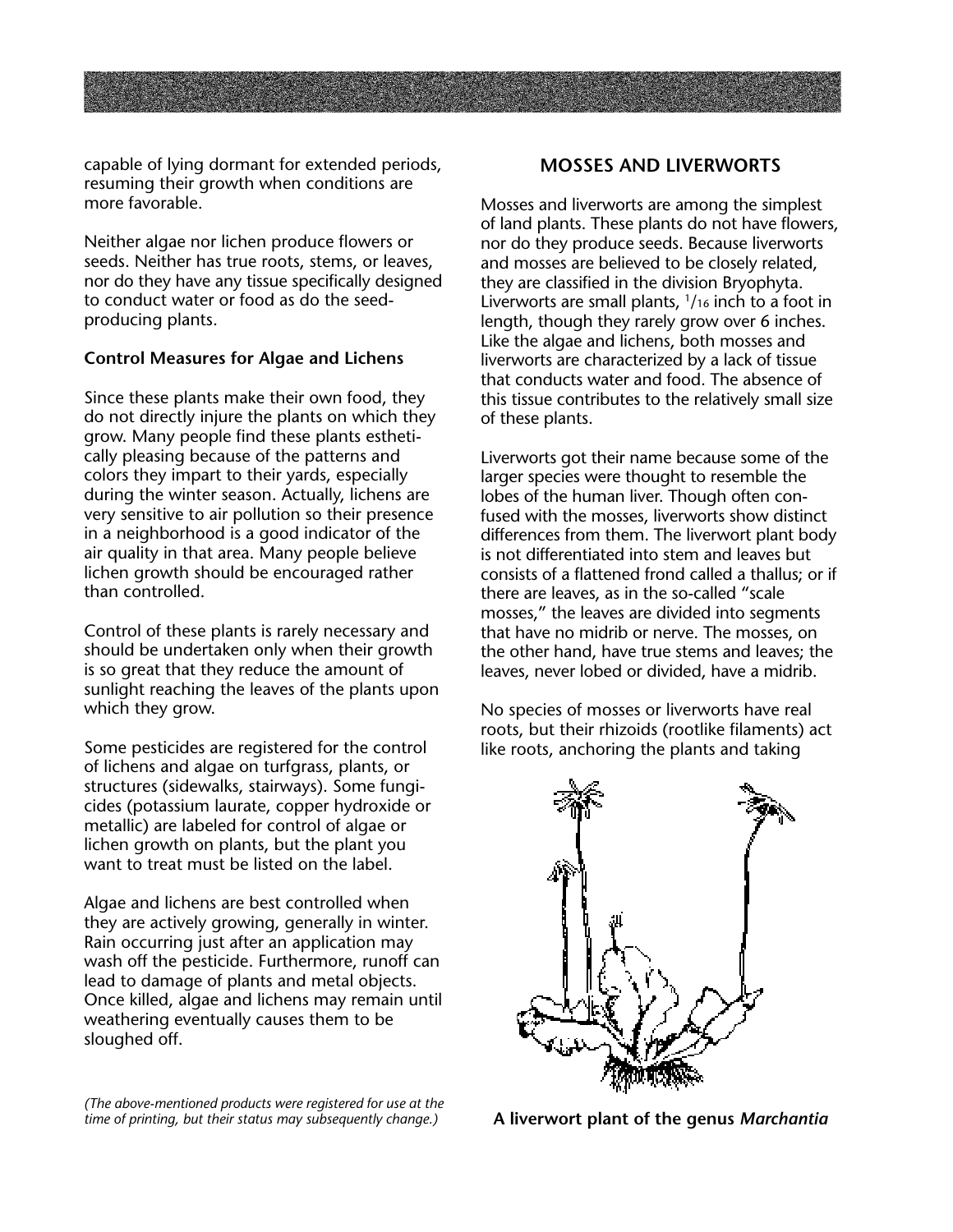materials out of the ground to make food. All mosses and liverworts are photosynthetic; in other words they manufacture their own food from carbon dioxide and water by means of chlorophyll, with the aid of sunlight. They are green, at least in part, because of the chlorophyll in these plants.

Generally, this group of plants is considered to have little practical or economic value, but perhaps one of the most important functions of moss and liverworts is in the formation and conservation of soil. They grow in thin layers of soil on and about rocks, sometimes directly on the rocks. Parts of the plants force their way into the minute pores of rocks, making it easier for water and frost to act on them. Small bits of these rocks, dead organic matter, and the moss plants are steadily forming new soil.

#### **Life Cycle of Mosses**

Both liverworts and mosses have an alternation of generations, a sexual generation alternating with an asexual one. During the asexual generation, moss will produce airborne spores—onecelled particles of living matter with a firm protective wall. Most spores are widely distributed in the atmosphere. Spores that come to rest upon favorable, moist surfaces absorb water and renew their growth in a process called germination. The spore puts forth a slender, branching, many-celled green thread called a protonema. Protonema may cover several inches or feet and may resemble green algae. Developing bud(s) on the protonema grow into leafy shoots. They are anchored and nourished by numerous rhizoids that grow into the substrate.

During the sexual phase, the tips of some branches of moss plants become fertile, producing sex organs. Egg and sperm cells are produced which fuse into a single cell called a zygote. From this zygote, an embryo develops and produces the asexual generation of this plant.

In dry places some mosses do not form spores. Instead, the wind carries broken-off bits of leaves or branches, and when these fall in a suitable place new plants begin if they have

enough moisture to get a new start. This form of propagation is called vegetative reproduction.

Some mosses are short-lived. However, the majority live from year to year, growing at the tips of stems and branches, persisting for a number of growing seasons; such species are said to be perennial.





## **Where They Grow**

Liverworts generally require more moist conditions than mosses. They are typically found growing on damp soils, rocks, tree bark, or floating on water. Mosses are found everywhere in the world except deserts.

Each moss species grows in its own special environment. Most mosses live on land, the majority of them on trees, but mosses may be found growing on rotting logs, wet or bare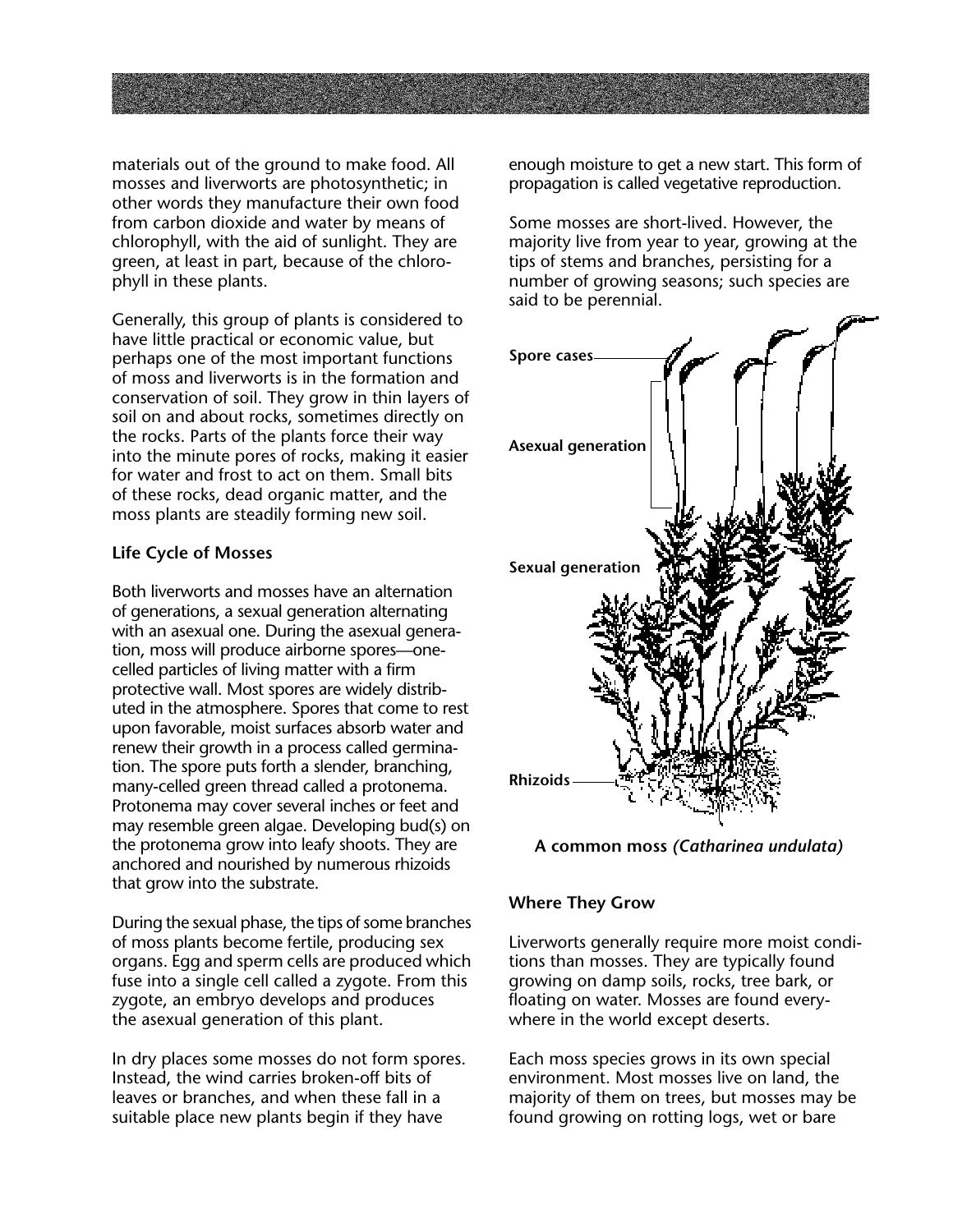rocks, on buildings, in lawns, and even in the tiny cracks in streets. A few are found under water in streams and ponds. Certain mosses grow at low altitudes; others thrive on the rocky slopes of Mt. Everest. There are about 20,000 different kinds of mosses.

Moss grows vigorously during the rainy seasons-fall, winter, and spring. The evergreen forests of the west coast are distinguished in having the largest and most diverse number of moss species on the North American continent.

#### **Structural Demossing**

In the cool, moist climate of the Pacific Northwest, moss may become a problem on and around houses and other structures. Moss often causes problems on roofs, patios, sidewalks, and steps that are infrequently used and which remain wet for extended periods of time.

If not controlled, moss will shorten the lifespan of a roof. Control measures include removing overhanging branches that shade the roof, removing as much of the moss as possible, and using liquid spray or granular application of a pesticide. In many cases, where the pitch of the roof is not too steep, a sprinkling can rather than a tank sprayer can be used for applying the solution. This application method minimizes drift problems, but the applicator must not put too much solution on so that it runs from eaves or splashes on planted areas below roofs. Where this possibility exists, cover plants with plastic sheets to protect them. The application of these chemicals is most effective when moss is actively growing, and when it isn't expected to rain for several days.

Zinc galvanized or copper flashings and ridges will be effective for moss control when placed approximately 10 to 15 feet down from the ridge on most roofs. Bare copper wires, stretched about every 10 feet horizontally along the butt ends of shingles, will provide some moss control through normal corrosion.

Some pesticides are registered for moss control on structures (roofs, walks, decks, patios) and can be effective in killing moss and inhibiting

its regrowth for a period of time. The length of time this residual action is effective will depend on the type of roof, amount of penetration, the amount of rainfall, and the type of chemical used.

The most effective chemicals for moss control on struc-ures are soluble zinc or copper compounds such as zinc chloride (zinc as metallic), zinc sulfate, or copper naph-thenate (copper metallic). These can be applied anytime when the moss is actively growing. Applications are made by sprinkling can, hose-end, or tank sprayer. The moss must be thoroughly soaked, but avoid runoff.

Runoff from applications can cause damage to plants, animals, and physical items. The following cautions should be exercised when using zinc compounds: do not use them around copper; avoid contact with painted or metal surfaces as well as lawns and ornamental plantings; and avoid any entry into water because these products are quite toxic to fish. Two disadvantages of copper compounds are that they may have an odor and also can cause damage to desirable plants.

Some herbicides are also effective for moss control. Follow the manufacturer's directions and precautions for use.

#### **Turf Demossing**

Maintaining a vigorous lawn is the most effective control against the establishment of a moss infestation. The presence of moss in turf is generally reflective of one or a combination of the following conditions: low soil fertility, too much shade, improper watering practices, grass diseases, and poorly drained or compacted soils. To permanently rid or control moss in a turf situation, eliminate the conditions favoring the moss growth.

Lack of fertility is the most common cause for the growth of moss. Regular fertilizing will help to develop a healthy, vigorous turf. Some commercial turf fertilizers have a moss control agent in them, such as ferrous ammonium sulfate.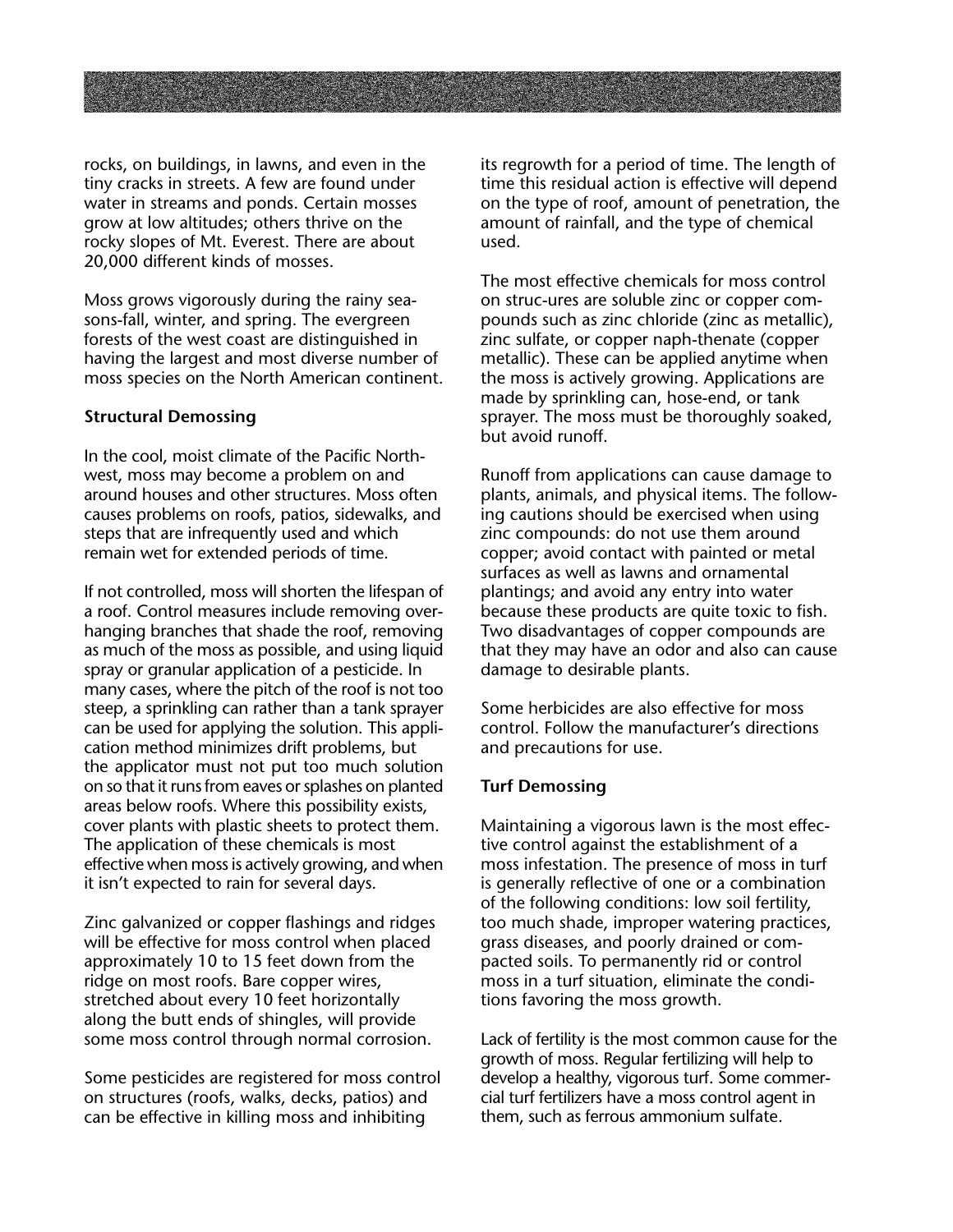Moss is a shallow "rooted" plant. Any practices that restrict deep grass root penetration will favor moss development. Infrequent, heavy irrigations will encourage deeper grass root development and will dry the surface moss roots. If soil water movement is hampered by accumulations of thatch or mats of old clippings on the surface, renovation of the surface with power rakes or vertical mowers will promote a stronger grass growth. The moss may be raked out during this process. Reseed if the grass is gone and follow a regular fertilizer and watering program.

Various materials are available to kill moss in turf, and by following label directions, you may obtain good moss kill. Ammonium sulfate (ferric sulfate anhydrous) can be used to "burn" out the moss. Grass may be damaged temporarily, but will come back rapidly with the added fertility from the ammonium sulfate. Keep ammonium sulfate off sidewalks and driveways because it may permanently stain concrete or stone. It also may cause corrosion to certain metals. It is toxic to fish.

Unless the basic fault that allowed moss to enter in the first place is corrected, the control will be incomplete or only temporary.

*(The above-mentioned products were registered for use at the time of printing, but their status may subsequently change.)*

## **Application Safety and Principles**

Use extreme care when applying these chemicals, especially when treating roofs on family homes. The residential neighborhood environment contains all that is most valu-able to humans: children, dogs, cats, ornamental plants, cars, etc. Most moss problems occur under or very near the roof eaves. To prevent most of the problems encountered in this situation, it is important that you:

- Read and abide by all pesticide label directions.
- Heed all precautionary statements.
- Do not use application equipment or techniques that produce fine droplets that drift

off target (review drift in the Washington Pesticide Laws and Safety MISC0056).

- Protect against damage from off target drift or runoff, cover all ornamental plants, bird baths, small fish ponds, etc., and relocate vehicles and other movable equipment situated near the area to be treated.
- Impress the homeowner with the importance of keeping children and pets away from the area of application.
- Remember that some of these chemicals are corrosive to metal, so flush gutters and downspouts with water after treatment. (If downspouts are vented over the lawn or into shrubs, be sure to collect flush water in buckets and later use as a diluent or dispose of properly.)
- Never leave pesticide containers or equipment unattended.
- Be able to tell customers or concerned neighbors what chemicals you are using and the toxicity or hazards associated with the chemicals.

Other procedures important to the safety of the applicator and the general public include the following:

- Wear proper protective gear when mixing and applying these chemicals. Rubber gloves, rubber boots, coveralls, and a brimmed hat are suggested minimums. Heed the label precautions and dress accordingly.
- Spills on clothing, particularly with the concentrated chemical, should be quickly followed by removal of the clothing and thorough washing of the body parts exposed to the chemical.
- Store these chemicals in their original containers in a lockable storage structure.
- Disposal of empty chemical containers can best be accomplished by rinsing them three times, pouring the rinsate into the sprayer, and delivering the empty containers to a sanitary landfill.

For additional information on personal or environmental safety and pesticide laws, review MISC0056, Washington Pesticide Laws and Safety.